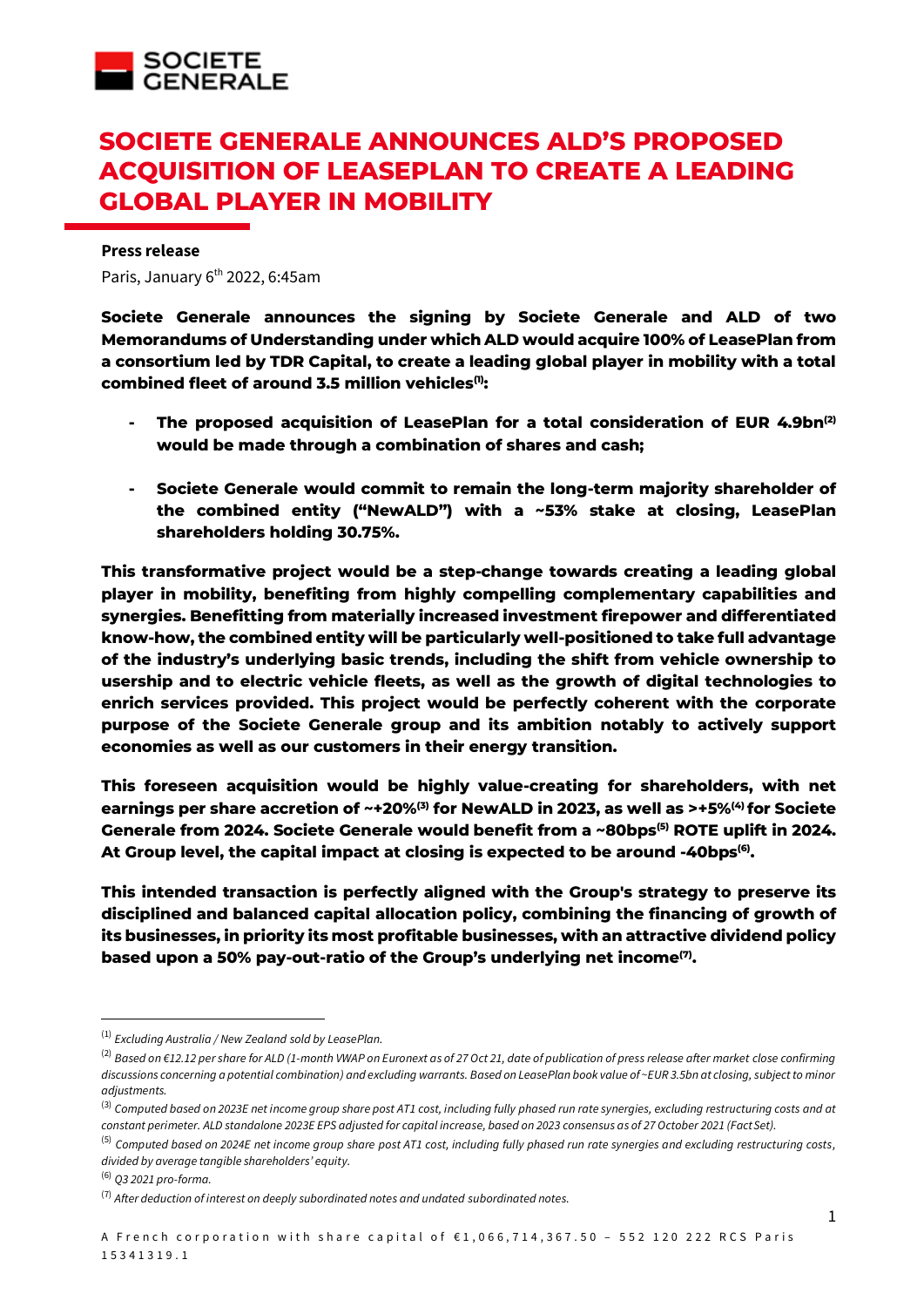### **Frédéric Oudéa, Chief Executive Officer of Societe Generale, comments:**

*"This proposed transaction is a major step for ALD and for the Societe Generale group. Over the past 10 years, thanks to long-term vision and rigorous execution, we have positioned ALD to take advantage of the tremendous growth potential in the sustainable mobility market. In line with Societe Generale group's corporate purpose and notably to actively support economies as well as our customers in their energy transition, the combined entity will aim to become, in the medium term, a third pillar alongside, on one hand, the retail banking and insurance, and on the other hand, corporate and investment banking businesses, reinforcing the balance of the Group's business model. More generally, this proposed acquisition is fully in line with the Group's strategy to deliver profitable and sustainable growth and strong value creation for its shareholders."*

# **Two industry leaders join forces at the forefront of the industry transformation**

ALD is a global leader in mobility solutions providing full-service leasing and fleet management services across 43 countries with a total fleet of 1.7 million vehicles. It has a proven track record in fleet growth  $(+4%$  fleet CAGR<sup>(1)</sup>), profitability (~16% of ROE<sup>(1)</sup>) and efficiency (48% cost-to-income in 9M 21).

LeasePlan is a leading fleet management and mobility company worldwide with a total fleet of 1.8 million vehicles<sup>(2)</sup> and an extensive offer making it the perfect fit for ALD to shape the industry's transformation.

The proposed combination of the two companies would create a leading global player in mobility with a total fleet of 3.5 million vehicles<sup>(2)</sup>. This transaction would provide key advantages: a global offer and coverage of all client categories, an increased breadth in terms of products and services, and a large and balanced geographic coverage. These would enable NewALD to anticipate future market needs and meet client expectations with industry-leading operating efficiency and optimised procurement.

Ideally positioned in a fast-growing market supported by strong underlying megatrends, NewALD would have a unique opportunity to:

- **-** Lead the data-driven digital transformation of the sector
- **-** Drive the shift towards usership on all fronts: B2B, B2C and even B2E(3)
- **-** Accelerate the transition towards low-emissions and sustainable mobility

The enhanced firepower to invest and develop new mobility products and ancillary services would allow NewALD to build new digital business models based on core value chain competencies and state-of-theart digital solutions across client categories, products, and services.

By establishing new global partnerships around new services for Electric Vehicles, NewALD would accelerate the deployment of multi-cycle, flexible and multi-modality solutions, ensure faster time-tomarket for innovative sustainable mobility solutions and lead the fair transition towards Electric Vehicles for both corporates and individuals.

Powered by an enlarged offering, value-added complementarities, and with an ability to embrace megatrends, NewALD would be well-placed to capture new growth opportunities across all client categories and lift annual fleet growth to at least 6% post-integration.

## **Strong value creation for ALD**

NewALD would target an improved cost-to-income ratio of ~45%<sup>(4)</sup> in 2025 (versus 46-48% cost-toincome target as described in Move 2025 on a stand-alone basis) thanks to a combination of scale effects

<sup>(1)</sup> *Since 2017.*

<sup>(2)</sup> *Excluding Australia / New Zealand sold by LeasePlan.*

<sup>(3)</sup> *Business to Employee.*

<sup>(4)</sup> *Computed as: Total overheads / Gross margin (excluding used car sales result and cost of risk).*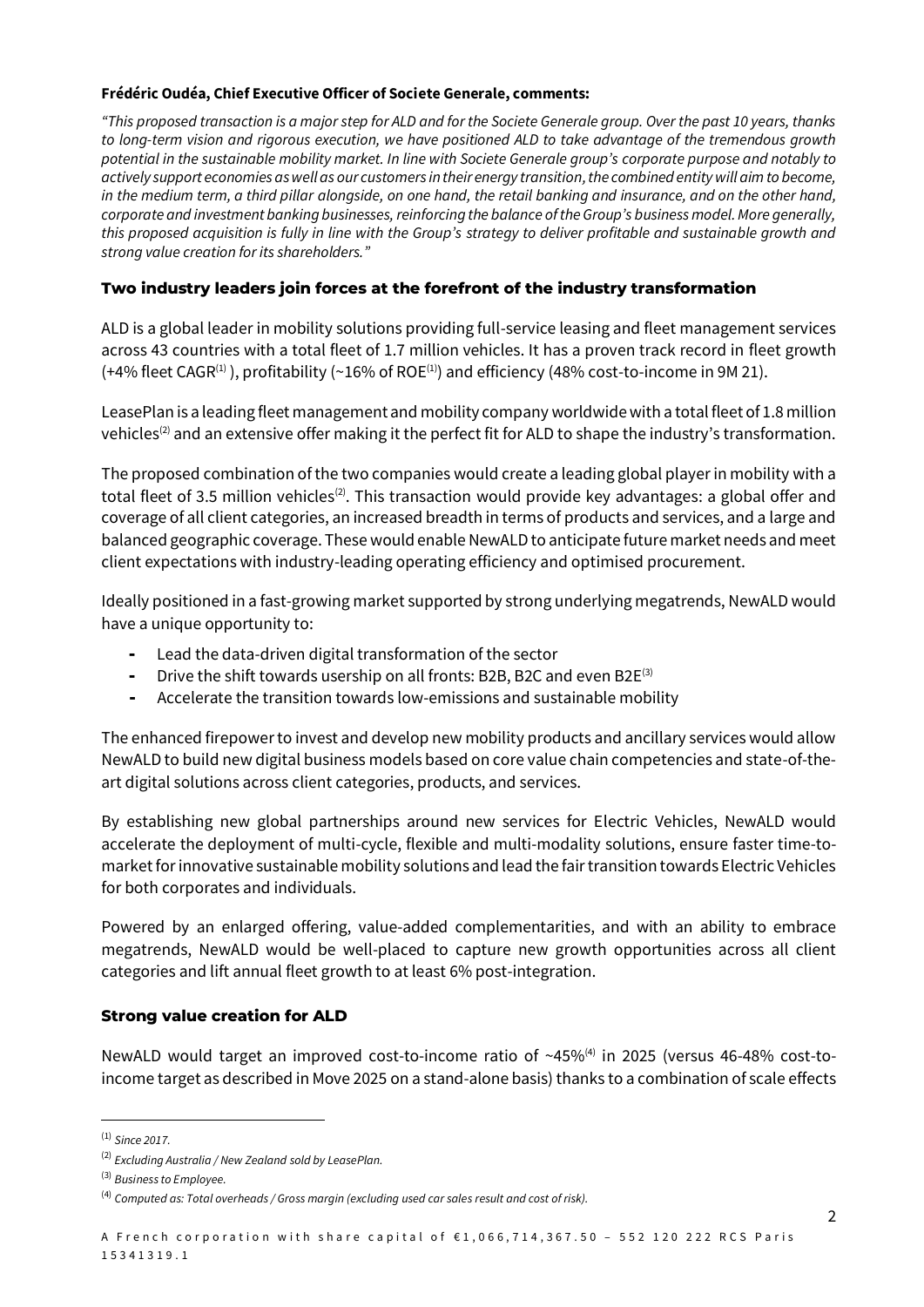and cost synergies. Operational and procurement synergies are estimated to reach an annual pre-tax run rate level of about EUR 380m. These strong cost synergies are expected to be fully achieved in 2025. Restructuring costs, estimated at ~1.25 times the annual run-rate synergies before tax, are expected to be incurred in 2023 and 2024.

In 2023, with the benefit of these foreseen fully phased synergies and excluding restructuring charges, the accretion of NewALD normalised earnings per share should be around 20% $^{(1)}$ .

NewALD aims to have a robust capital position. As a regulated institution in the future, NewALD would target a ~13% CET1 ratio and a Total Capital ratio of 15-16%.

Strong solvency and profitability at closing would secure funding for future growth while maintaining a 50%-60% pay-out ratio.

# **An accretive and transformative transaction for Societe Generale**

This highly accretive proposed transaction for ALD would generate value for Societe Generale. It is perfectly in line with Societe Generale's strategy to selectively allocate more capital to the most profitable and growing businesses and position as a leader in sustainable mobility.

The expected impact on CET1 ratio at closing would be around -40 bps<sup>(2)</sup>. The Group remains committed to managing its CET1 ratio with a buffer above 200 bps over MDA at any point in time and confirms its distribution policy of 50% of underlying Group net income<sup>(3)</sup>.

As a result, this proposed combination is expected to be highly accretive for Societe Generale with an improved earnings per share expected at >+5%<sup>(4)</sup> from 2024. The ROTE should increase by  $\sim$  +80bps<sup>(5)</sup> and the Return on Investment should reach >16% in 2024<sup>(6)</sup>.

# **Key transaction terms**

ALD would acquire 100% of LeasePlan through a combination of shares and cash for a total consideration of EUR 4.9bn<sup>(7)</sup>. LeasePlan's shareholders would receive shares representing a pro forma stake of 30.75%<sup>(8)</sup> in ALD's share capital at closing and EUR 2.0bn in cash (financed by ALD through a ~EUR 1.3bn rights issue and the use of around ~EUR 0.7bn of surplus capital). LeasePlan's shareholders would commit to a 12-month lock-up post closing, followed by a 24-month period with orderly sale provision.

<sup>(1)</sup> *Computed based on 2023E net income group share post AT1 cost, including fully phased run rate synergies, excluding restructuring costs and at constant perimeter. ALD standalone 2023E EPS adjusted for capital increase, based on 2023 consensus as of 27 October 2021 (FactSet).*

<sup>(2)</sup> *Q3 21 pro forma.*

<sup>(3)</sup> *After deduction of interest on deeply subordinated notes and undated subordinated notes.*

<sup>(4)</sup> *Computed based on 2024E net income group share post AT1 cost, including fully phased run rate synergies and excluding restructuring costs, based on 2024 consensus as of 27 October 2021 (FactSet).*

<sup>(5)</sup> *Computed based on 2024E net income group share post AT1 cost, including fully phased run rate synergies and excluding restruc turing costs, divided by average tangible shareholders' equity.*

<sup>&</sup>lt;sup>(6)</sup> Calculated as the incremental 2024E net income for Societe Generale, including fully phased run rate synergies, excluding restructuring costs, *divided by allocated capital from Societe Generale standpoint defined as 11% of incremental consolidated RWA under Basel III plus created goodwill and intangibles at Societe Generale minus recognised minority interests & other effects. ROI equivalent to ~14% under Basel IV.*

<sup>(7)</sup> *Based on €12.12 per share for ALD (1-month VWAP on Euronext between as of 27 Oct 21, date of the press release confirming discussions concerning a potential combination, published by Societe Generale after market close) and excluding warrants.*

<sup>(8)</sup> *Ownership structure before exercise of warrants awarded to LeasePlan's shareholders (representing c.3% of the issued share capital of ALD at closing); fully diluted ownership post warrant exercise: c. 51% for Societe Generale, c. 33% for LeasePlan shareholders and c. 15% for the free float.*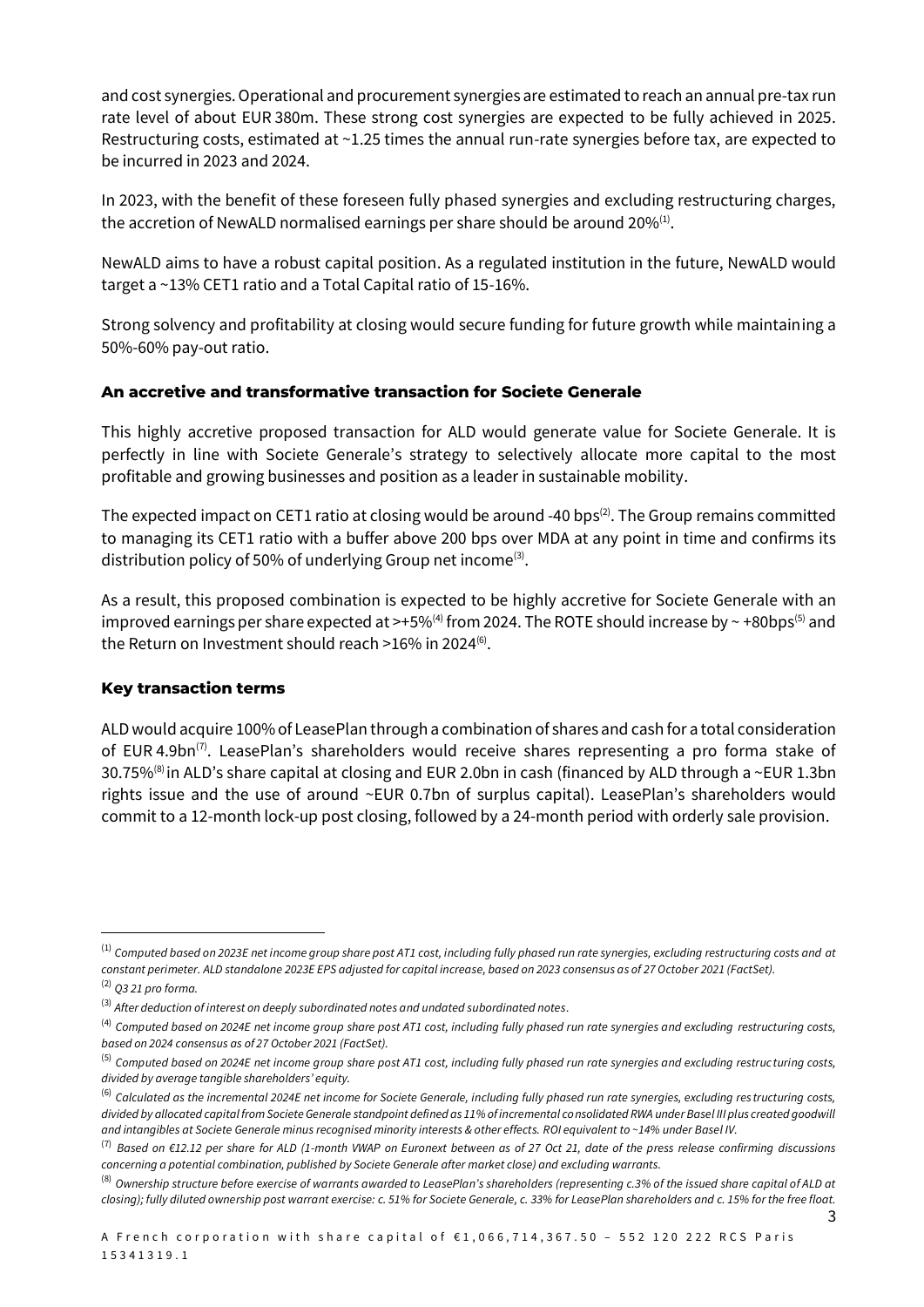Societe Generale intends to remain the long-term majority shareholder of ALD (it would commit to a 40 month lock-up post closing). Societe Generale would underwrite the ~EUR 1.3bn rights issue and retain a ~53% $^{(1)}$ stake in ALD's share capital at closing.

LeasePlan shareholders would also receive warrants that should increase their pro forma stake up to 32.9% in case of exercise (EUR 2.0 strike price per share, 1 ALD share for 1 warrant, exercisable 1 to 3 years after closing, if ALD's share price<sup>(2)</sup> increases by at least 30%).

As part of the proposed acquisition of LeasePlan, ALD would apply for regulated status (Financial Holding Company), which will allow Societe Generale to recognize minority interests in NewALD from a regulatory perspective.

Societe Generale and LeasePlan are foreseeing the execution of a shareholding agreement.

The proposed transaction has received the support of Societe Generale's, ALD's and LeasePlan's Boards of Directors, as well as LeasePlan's Supervisory Board, and is subject to information and consultation of relevant works councils. The closing of the transaction is subject to customary closing conditions. The main closing conditions are (i) the regulatory and antitrust approvals, (ii) the waiver by the AMF to the obligation to file a tender offer on ALD granted to LeasePlan's shareholders, (iii) the shareholders meeting of ALD, (iv) the distribution by LeasePlan of its excess capital and (v) the delivery by each of ALD and LeasePlan of a pre-agreed Net Asset Value at closing allowing the combined entity to reach a CET1 level of c. 13%. The proposed transaction is expected to close by the end of 2022.

#### **Press contacts**

Jean-Baptiste Froville\_+33 1 58 98 68 00\_ **[jean-baptiste.froville@socgen.com](mailto:jean-baptiste.froville@socgen.com)** Fanny Rouby\_+33 1 57 29 11 12\_ **[fanny.rouby@socgen.com](mailto:fanny.rouby@socgen.com)**

<sup>(1)</sup> *Ownership structure before exercise of warrants awarded to LeasePlan's shareholders (representing c.3% of the issued share capital of ALD at closing); fully diluted ownership post warrant exercise: c. 51% for Societe Generale, c. 33% for LeasePlan shareholders and c. 15% for the free float.* <sup>(2)</sup> Based on ALD's fully undisturbed share price, adjusted for the proposed rights issue.